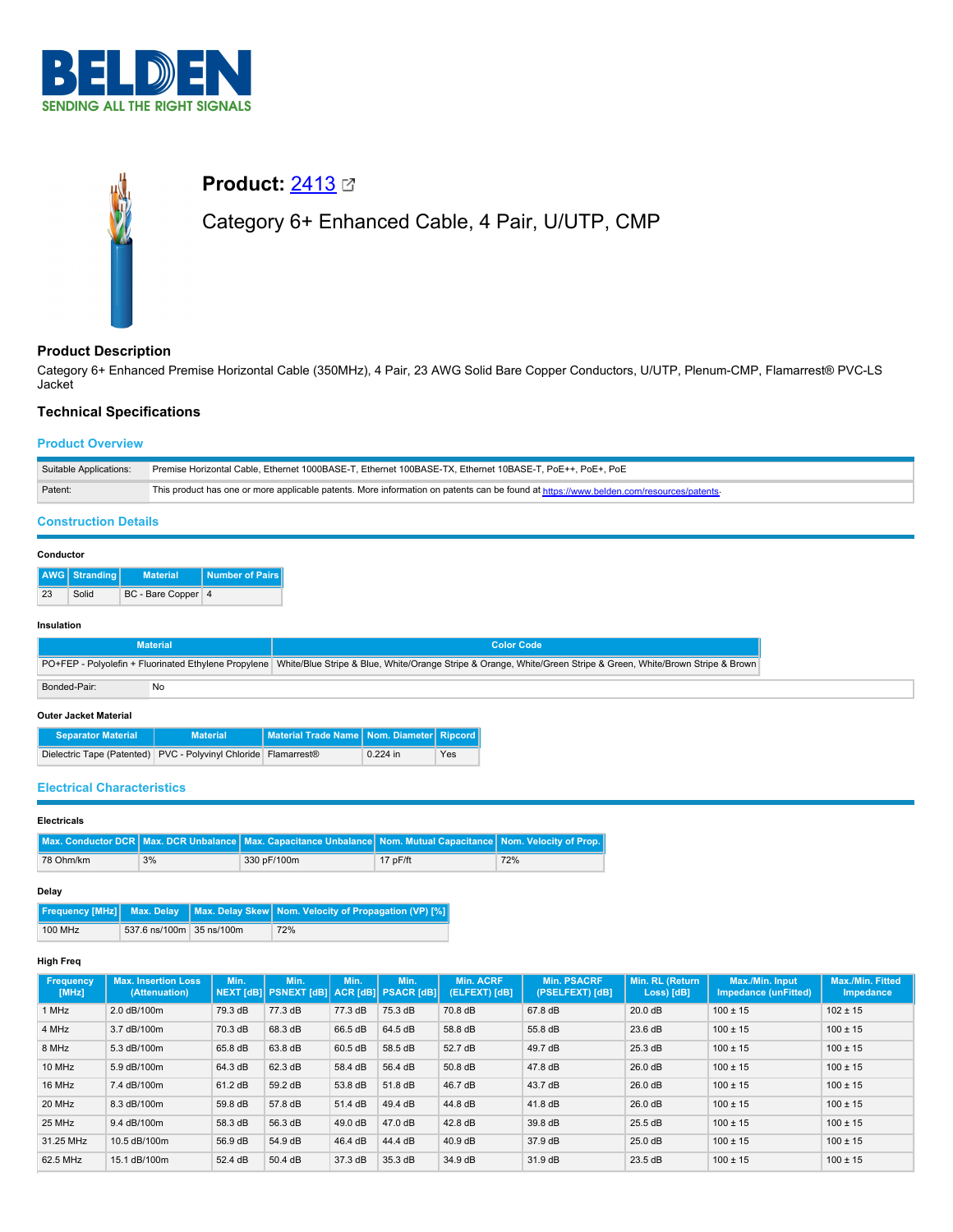| 100 MHz        | 19.3 dB/100m | 49.3 dB | 47.3 dB | 30.0 dB   | 28.0 dB            | 30.8 dB           | 27.8 dB | 22.5 dB | $100 \pm 15$ | $100 \pm 15$ |
|----------------|--------------|---------|---------|-----------|--------------------|-------------------|---------|---------|--------------|--------------|
| <b>155 MHz</b> | 24.5 dB/100m | 46.4 dB | 44.4 dB | $21.9$ dB | 19.9 dB            | 27.0 dB           | 24.0 dB | 21.6 dB | $100 \pm 22$ | $100 \pm 15$ |
| <b>200 MHz</b> | 28.2 dB/100m | 44.8 dB | 42.8 dB | 16.6 dB   | 14.6 dB            | 24.8 dB           | 21.8 dB | 21.0 dB | $100 \pm 22$ | $100 \pm 15$ |
| 250 MHz        | 31.8 dB/100m | 43.3 dB | 41.3 dB | 11.5 dB   | 9.5 dB             | 22.8 dB           | 19.8 dB | 20.5 dB | $100 \pm 32$ | $100 \pm 15$ |
| 300 MHz        | 35.2 dB/100m | 42.1 dB | 40.1 dB | 6.9 dB    | $4.9 \text{ dB}$   | 21.3 dB           | 18.3 dB | 20.1 dB | $100 \pm 32$ | $100 \pm 15$ |
| 350 MHz        | 38.4 dB/100m | 41.1 dB | 39.1 dB | 2.7dB     | 0.7 <sub>d</sub> B | $19.9 \text{ dB}$ | 16.9 dB | 19.8 dB | $100 \pm 32$ | $100 \pm 15$ |
| 400 MHz        | 41.5 dB/100m | 40.3 dB | 38.3 dB |           |                    | 18.8 dB           | 15.8 dB | 19.5 dB | $100 \pm 32$ | $100 \pm 15$ |
| 450 MHz        | 44.3 dB/100m | 39.5 dB | 37.5 dB |           |                    | 17.7 dB           | 14.7 dB | 19.2 dB | $100 \pm 32$ | $100 \pm 15$ |
| 500 MHz        | 47.1 dB/100m | 38.8 dB | 36.8 dB |           |                    | 16.8 dB           | 13.8 dB | 19.0 dB | $100 \pm 32$ | $100 \pm 15$ |
| 550 MHz        | 49.7 dB/100m | 38.2 dB | 36.2 dB |           |                    | 16.0 dB           | 13.0 dB | 18.8 dB | $100 \pm 32$ | $100 \pm 15$ |

### **Voltage**

# **UL Voltage Rating**

300 V (CMP), 300 V (CL3P)

## **Mechanical Characteristics**

## **Temperature**

| UL Rating.     | <b>Operating</b>                               | <b>Installation</b> | <b>Storage</b> |
|----------------|------------------------------------------------|---------------------|----------------|
| $90^{\circ}$ C | -20°C To +75°C   0°C To +50°C   -20°C To +75°C |                     |                |

#### **Bend Radius**

| Stationary Min.   Installation Min. |         |               |
|-------------------------------------|---------|---------------|
| $1.0$ in                            | 2.25 in |               |
| Max, Pull Tension:                  |         | 25 lbs        |
| Bulk Cable Weight:                  |         | 26 lbs/1000ft |

## **Standards and Compliance**

| Environmental Suitability: Plenum, Indoor |                                                                                                                            |
|-------------------------------------------|----------------------------------------------------------------------------------------------------------------------------|
| Sustainability:                           | Product Lens™, Environmental Product Declaration (EPD) Available                                                           |
| Flammability / Fire<br>Resistance:        | NFPA 262, UL 910 (Plenum), FT6, FT6, IEC 60332-1-2                                                                         |
| NEC / UL Compliance:                      | 800, CMP;CMP-LP (0.5A);CL3P-LP (0.5A)                                                                                      |
| CEC / C(UL)<br>Compliance:                | <b>CMP</b>                                                                                                                 |
| ICEA Compliance:                          | S-116-732-2013                                                                                                             |
| IEEE Compliance:                          | IEEE 802.3bt Type 1, Type 2, Type 3, Type 4                                                                                |
| NEMA Compliance:                          | ANSI/NEMA WC-66                                                                                                            |
| Data Category:                            | Category 6                                                                                                                 |
| TIA/EIA Compliance:                       | ANSI/TIA-568.2-D Category 6                                                                                                |
| <b>CPR Euroclass:</b>                     | Eca                                                                                                                        |
| European Directive<br>Compliance:         | EU CE Mark, EU Directive 2015/863/EU, EU Directive 2011/65/EU (ROHS II), EU Directive 2012/19/EU (WEEE), REACH: 2020-01-16 |
| APAC Compliance:                          | China RoHS II (GB/T 26572-2011)                                                                                            |

## **Part Number**

Non-Plenum Number: 2412

### **Variants**

| Item#         | Color        | <b>Putup Type</b> | Length     | <b>UPC</b>   |
|---------------|--------------|-------------------|------------|--------------|
| 2413 0101000  | <b>Black</b> | Reel              | 1.000 ft   | 612825061762 |
| 2413 010A1000 | <b>Black</b> | Reel-in-Box       | $1.000$ ft | 612825061755 |
| 2413 010U1000 | <b>Black</b> | UnReel            | $1.000$ ft | 612825131502 |
| 2413 0102500  | <b>Black</b> | Reel              | 2.500 ft   | 612825061748 |
| 2413 D151000  | Blue         | Reel              | $1.000$ ft | 612825061601 |
| 2413 D15A1000 | Blue         | Reel-in-Box       | $1.000$ ft | 612825061618 |
| 2413 D15U1000 | Blue         | UnReel            | $1.000$ ft | 612825061793 |
| 2413 D152500  | Blue         | Reel              | $2.500$ ft | 612825061625 |
| 2413 0081000  | Gray         | Reel              | $1.000$ ft | 612825061717 |
| 2413 008A1000 | Gray         | Reel-in-Box       | $1.000$ ft | 612825061724 |
| 2413 008U1000 | Gray         | UnReel            | $1.000$ ft | 612825061809 |
| 2413 0051000  | Green        | Reel              | $1.000$ ft | 612825061663 |